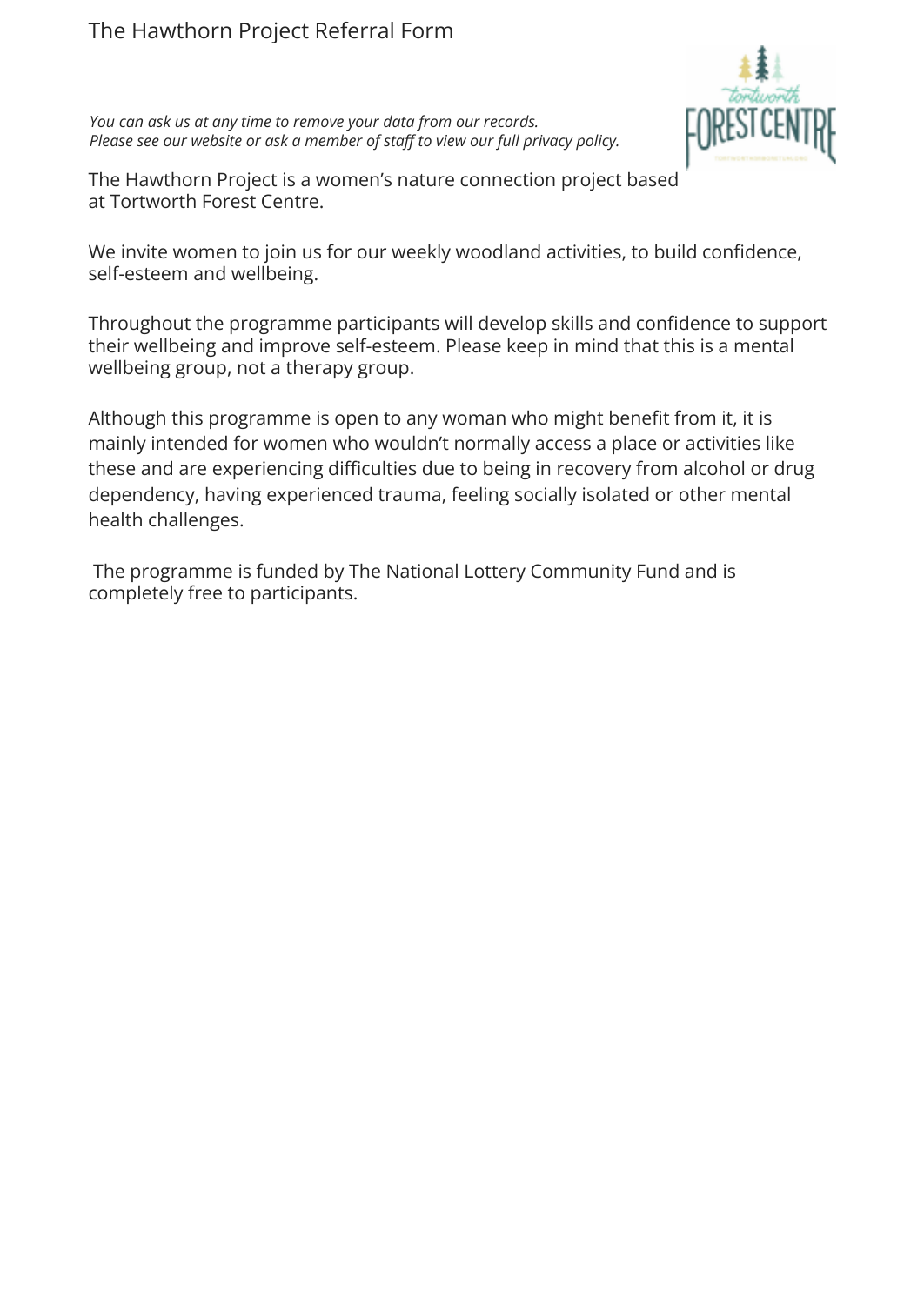| So that we know that you are eligible to take part in the project we need to know certain<br>things about you and you need to agree to certain things. Some of this form is for you to<br>fill out and some is for the person who is referring you (your support worker or GP). |                |  |
|---------------------------------------------------------------------------------------------------------------------------------------------------------------------------------------------------------------------------------------------------------------------------------|----------------|--|
| <b>Your Name:</b>                                                                                                                                                                                                                                                               | Date of birth: |  |
| <b>Phone number:</b>                                                                                                                                                                                                                                                            |                |  |
| (We will use your number to text or call you about the project. Please ensure you give us a number<br>on which is safe for you to receive calls/text messages).                                                                                                                 |                |  |
| <b>Your address:</b>                                                                                                                                                                                                                                                            |                |  |
|                                                                                                                                                                                                                                                                                 |                |  |
|                                                                                                                                                                                                                                                                                 |                |  |

| <b>Medical Details</b>                                                                                                               |        |  |
|--------------------------------------------------------------------------------------------------------------------------------------|--------|--|
| GP Name:<br>GP address:                                                                                                              |        |  |
| GP phone number:                                                                                                                     |        |  |
| Next of Kin/emergency<br>contact person                                                                                              |        |  |
| Name:<br>phone number:<br>relationship to you:                                                                                       |        |  |
| Allergies and Dietary<br>requirements:                                                                                               |        |  |
| Are you on any medication?                                                                                                           | Yes/No |  |
| If so please give us details:                                                                                                        |        |  |
| Is there anything you would<br>like us to know about your<br>mental health, so that we can<br>best support you and keep<br>you safe? |        |  |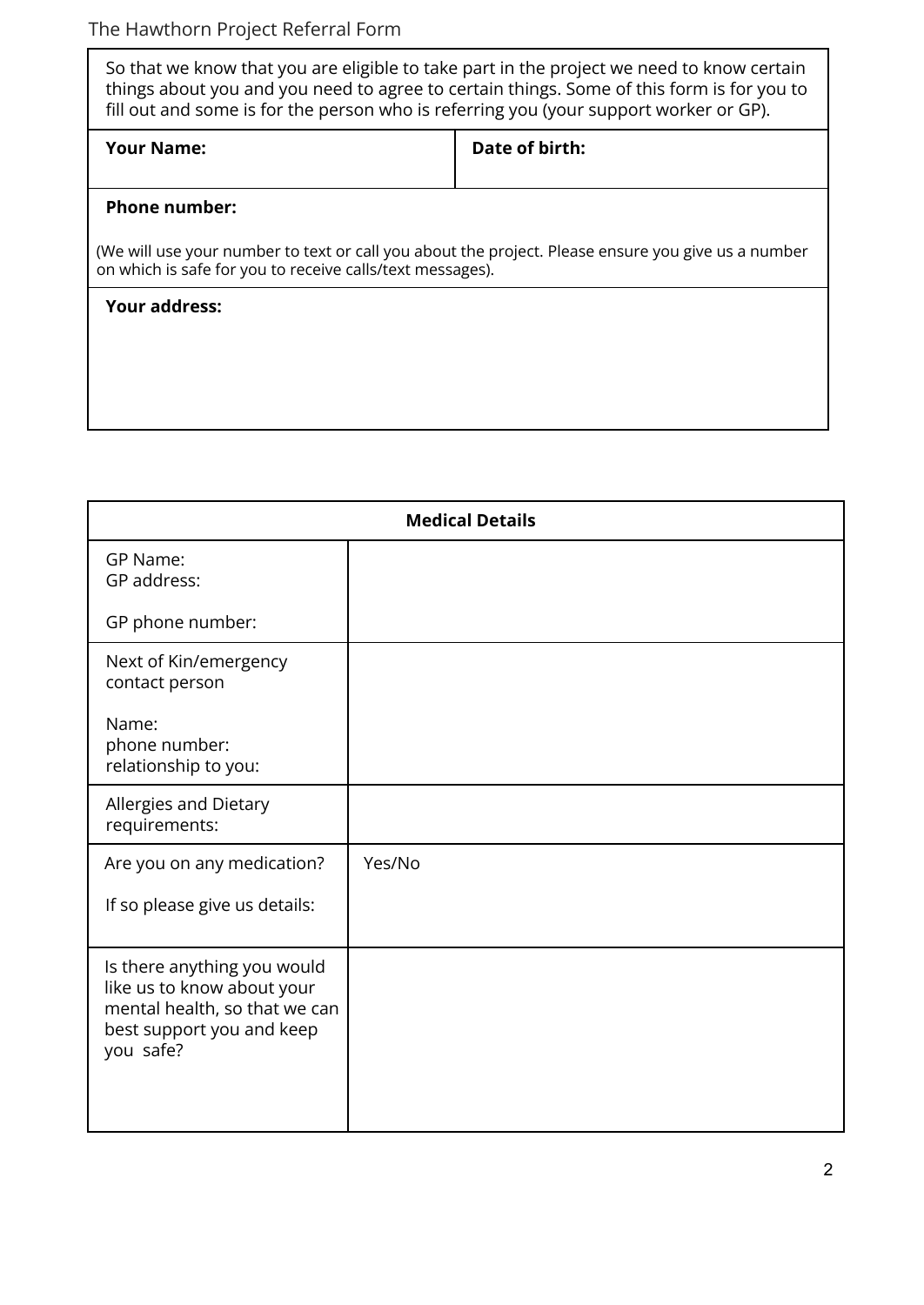| Agreement: please delete as appropriate                                                                                                        |          |  |
|------------------------------------------------------------------------------------------------------------------------------------------------|----------|--|
| I identify as female                                                                                                                           | Yes/No   |  |
| I am physically capable of spending 4 hours outside and I declare that I am of<br>sufficient fitness to participate in the course              |          |  |
| I am up for getting a bit muddy, possibly wet, and participating fully                                                                         | Yes / No |  |
| I am committed to coming every week during the project (this is important)                                                                     | Yes / No |  |
| I will respect the confidentiality of all the women in the woods - what is<br>discussed in the woods, stays in the woods                       |          |  |
| I will carry out activities in the way that the leaders have shown me                                                                          | Yes / No |  |
| I will be sober every time I come to the woods and understand that I won't be<br>allowed to come if the leaders think I am under the influence |          |  |
| I understand that it is my responsibility to look after my belongings                                                                          |          |  |
| I recognise that the course has inherent risks, including injury and that I<br>understand those risks and accept them as part of the enjoyment |          |  |
| I consent to receiving any necessary medical treatment, including anesthetic<br>as considered necessary by the medical authorities present     |          |  |

Your Signature: .................................................................... Date: ……………….